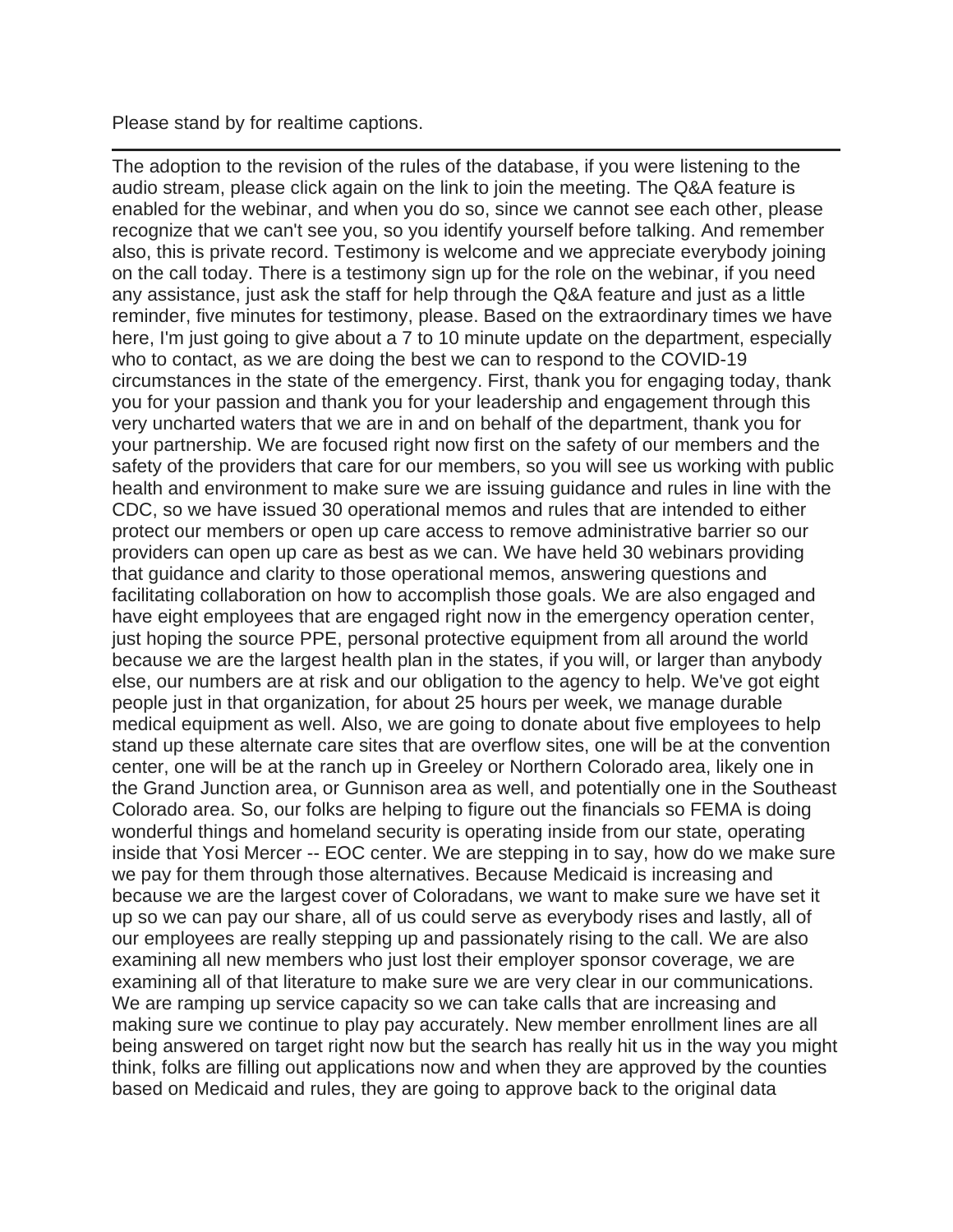summary filled out the application. So when the membership surge hits us, it'll go retrospective to March and April and eventually May and June. We are doing our best to recruit providers, and we want to make sure they can get access. We are open to telemedicine, the rule that Tracy Johnson led through the medical services board. That helped reduce face-to-face engagement which stops the spread, it protects the members and providers through that means, it also provides access, we have opened up everything including using the telephone, we will pay for now, and the Fed asked us to not terminate anybody from March 18 going forward. That was in exchange for some of the stimulus package that went through and that stimulus packages giving us about 119 million per quarter, so we are already seeing that for January, we will get that for the second quarter. So, it has some rules and strengths tied to them, but it's hard to administer, so they will get commercial coverage and they will get hired by somebody else, we will figure out how to administer that so the state isn't paying for somebody that shouldn't be paying for it. At the same time, we are trying to figure out how to set up these systems, the care sites in alignment with the federal rules. And that is a challenge in of itself, I want to say thank you to Chris Underwood who is on the phone, who has been very instrumental as the conduit, and helping to figure out all the rules around that. We are in uncharted waters, we have built a bunch of really unique models to try to figure out, what are leading indicators to help us predict how many more people are going to need Medicaid. The first indicators, the virtual line around the door, and how many applications are coming in. So, our folks have built those inputs, and next week, we should see those indicators and we should see what that will look like retrospectively for Medicaid Johnson enrollment, that has impacts to the budget, utilization, provider and care access needs, and how much stimulus money we need to ask for. The state has a \$3.2 billion revenue shortfall so we are trying to figure out how to make up for that revenue shortfall. We are looking at opportunities to help with that and what that requires on I.T. systems and what does the budget save and what does CMS approved for us to do. One of the other things that CMS said we needed to do in order to collect about 119 per quarter is not to lower benefits for individuals, if they are in one class, do not lower those benefits. So, top choices, temporary choices, and operationalizing and implement in them as quick as possible. So, we have a lot going on, at the end of the day, if you have some influence, we need more money in the state, we are not terribly picky, the other states who have not run as well from the economic perspective are getting much more money, they get the same 6 cents additional on the dollar, but it started at about 76 on every dollar to cover Medicaid costs, we started at 50, then we can go up to 56 cents, so this pandemic is dying the Mac agnostic as how hard it is hitting you. If you didn't need a lot of money in Alabama and you need a broad spread, that is very different from everybody else around the world, so we are getting hit a lot harder with spread. But the money isn't coming at the same rate, so we have a double whammy, so if you have some influence, just raise your hand and ask for more money for Colorado. Last thing I will say is trying to reduce them in shade of burden, we have put on hold inpatient hospital review, any oxygen or respiratory needs, just get it and take care of our members. Members, if you need early refills or providers who want to make sure they have their stock in case things are harder to get, we want to make sure members can fulfill their drugs early. We suspended inpatient and residential substance space this month, it is going to start in January. And the federal government is put on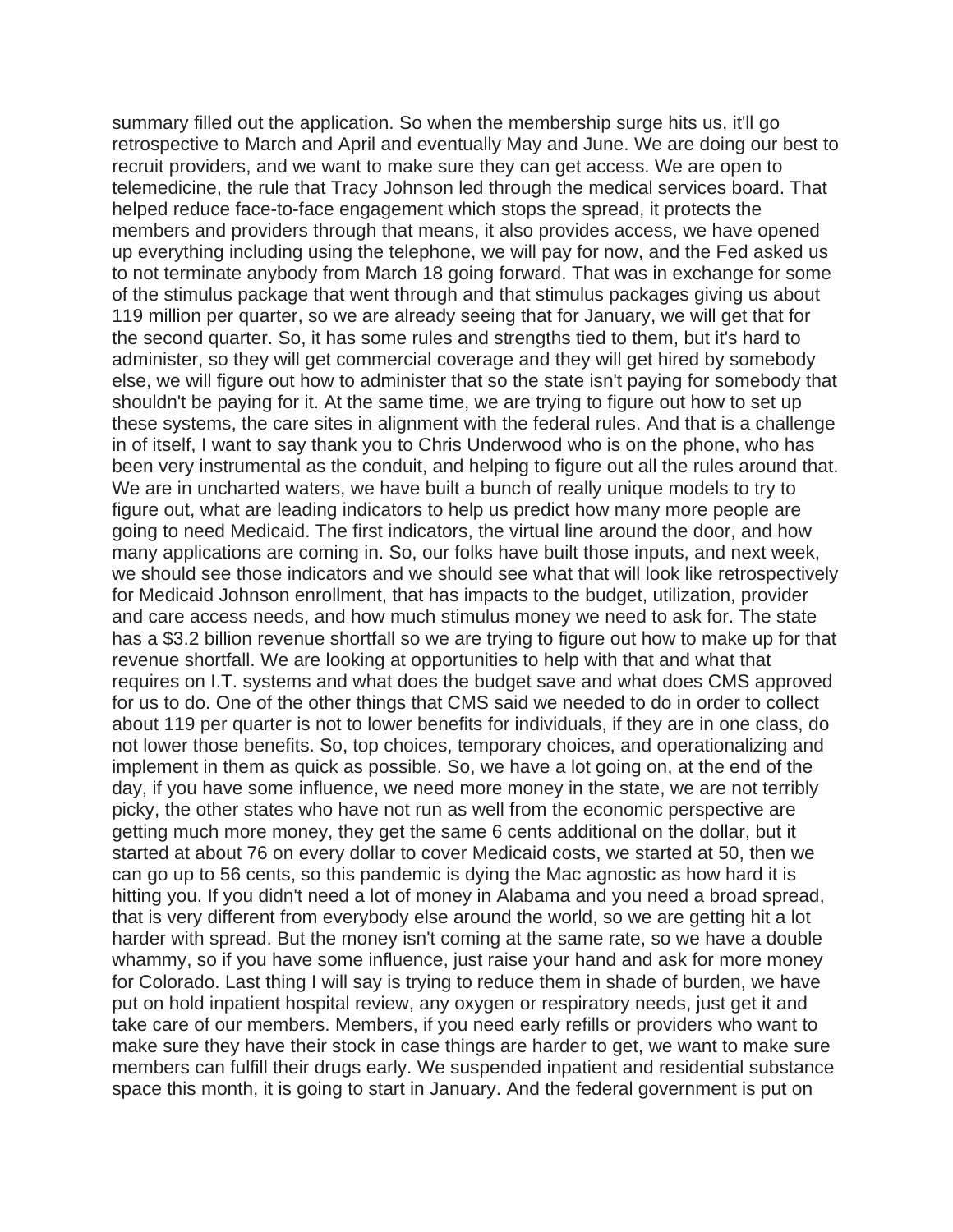hold or suspending some of the audits they are doing which is a welcome change and during this pandemic and state of emergency, we are repurposing a lot of meetings, we will see things get canceled and pushed into conversation about COVID-19 and how we respond. From a structural perspective, now that I have asked each office of our agency, I have asked the leaders to make a choice. And how the deputies run the day today. And you will see Tracy Johnson helping us respond to COVID-19, and you have some people doing double duty. I'm doing double duty, or CFO is doing double duty, and the deputies are in both places because there's so much going on. If you need to reach somebody, go ahead and send it wherever you would and if somebody else responds to you, it's because of that, because we are organized a little bit differently right now. Because we have so much going on right now, trying to get the money to take care of the people, and everything we need to do to step up when the state needs us the most. I will take two minutes of questions, and then we will move into the agenda. Any questions, folks? Okay, let's get through this, welcome to the agenda, we will move on through. Kristi, are you okay with that? Did I lose you?

Thank you, are you asking Chris Sykes?

Yes, fantastic, all right, we have a rule that we want to review and I would ask, Tina, can you step up and go through the commentary.

Yes, I will, good morning, thank you very much for the opportunity. And yes, I would like to introduce the proposed rule change. So, by way of introduction, I am vice president of data and analytics at civic, the Center for improving value and healthcare. It is determined by the executive director of the healthcare policy and financing department, the state's most comprehensive source of healthcare insurance claims information, and one of the most robust in the nation, representing the majority of lives across commercial health, insurance plans, Medicare and Medicaid. As administrators, civic is required to maintain and enhance the database while providing public reports and custom data analysis intended to identify ways to improve population and health and the quality of care while lowering cost. On an annual basis, civic and collaboration with the health insurance plan submitters proposed new data submission requirements through visions to the date of submission guide, to enhance the usability and comprehensiveness in order to provide more benefits to Colorado. Please note that these proposed changes applied to the annual alternative payment model and drug rebate files. These changes were not included in the proposed, in the proposal rather, presented in November 2019, which focused on DSG changes to the monthly submissions of claims, eligibility and provider files through the APCD, this is because the first files submitted were the drug rebate files and APM, was in December, and that was too late for us to recognize improvements. DSG updates enabled civic to continue to increase value of information that is used too much of the impact of alternative payment on cost and quality and of drug rebates on total prescription drug expenditures. This year's rule changes will help civic further legislate its intent to the drug rebate files by making changes to, first of all, improve the quality of the data by adding key information like insurance product type, which will commit analysis to the adoption of alternative payment models and expenditures for primary care like tape of care, that is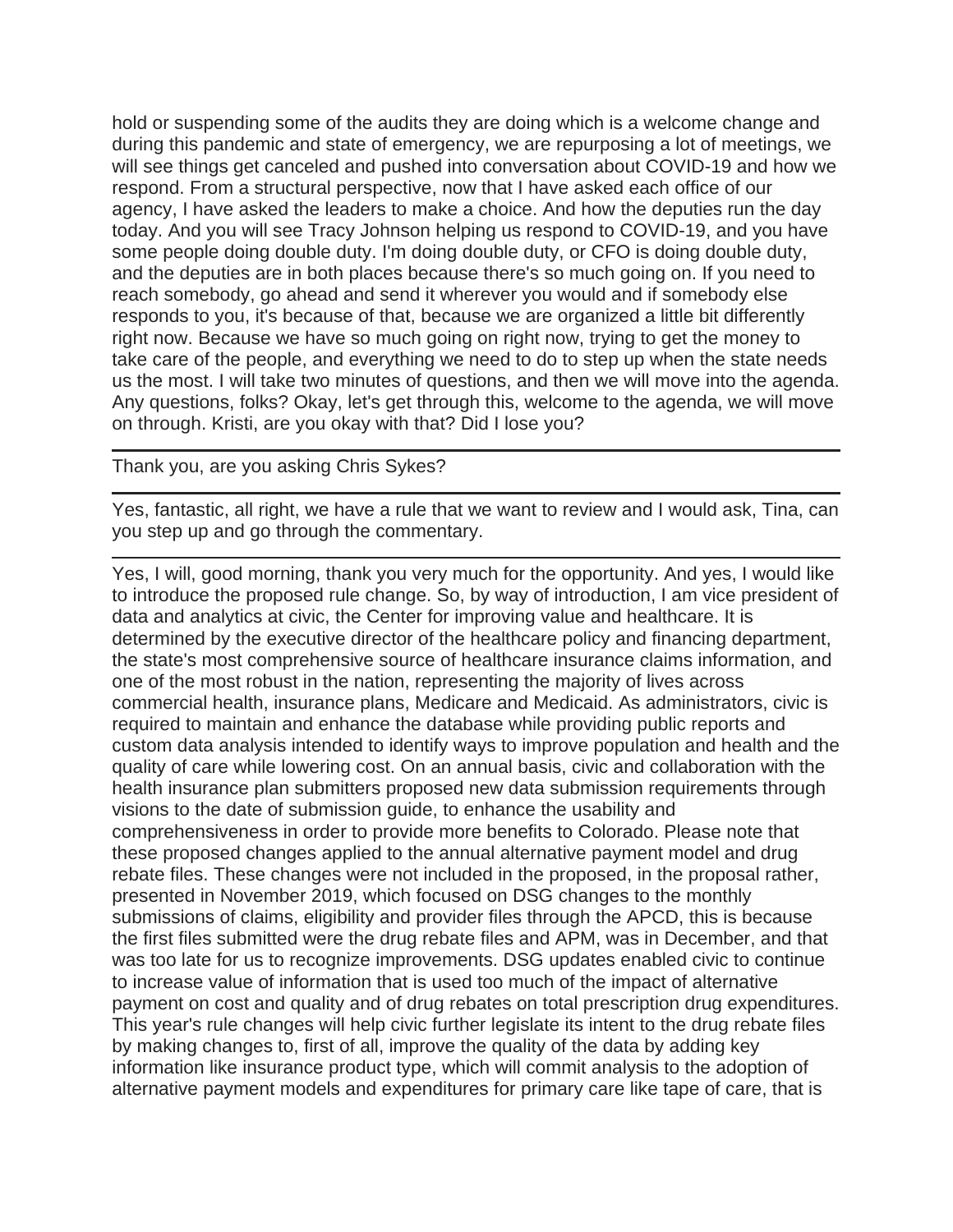commercial Medicaid and Medicare. Two, support statewide initiatives to have affordability, by changing the definition of primary care to the Colorado payment reform collaborative. And three, move toward adoption of national standards by redefining alternative payment categories to be consistent with the national standard called the healthcare payment learning and action network. In preparation for this hearing, civic held three pair connect calls on December 11, 2019, January 22 2020 and February 19, 2022 describe the changes and answer any questions. In addition, we had an in-person public review meeting this year. We received questions and comments from several payers regarding the proposed changes. In general, most common questions were regarding changes to the DST for alternative payment models. Many were about submission details that would make the mechanics of submitting data easier and less confusing, which civic adopted in the proposed DSG changes. The other feedback we received fell into three categories. First involved APM file submission criteria, one payer recommended alternative payments be reported using paid dates instead of service dates. Alternative model payments can be made month after the date of service to which they apply. And because of the need to capture information that is comparable from year-to-year, we will require users to submit payments based off service dates. Another said it would be beneficial to require the eligibility to be more consistent with the APCD eligibility inputs. Civic agrees with this feedback and recommends payers to submit from Colorado, rather than those groups sold or issued in Colorado. Which would be more consistent with the eligibility criteria for the APCD. The second category of feedback that we received was about administrative burden. Payers noted that they submitted 2016, 17, and 18 APM datafiles in 2018, and they were required to submit files for 17, 18, and 19 in 2020. We expressed the desire not to submit 2017 and 18 submissions again in 2020, saying that this represents a duplicate effort. But because of the changes in the need to produce information about APM and drug rebate trends over time, we recommend that the files for three consecutive years continue to be required. The Colorado Association health plans in conjunction with America's health insurance plans, we are concerned about the fact that two rule hearings were conducted this year and the prospect that this could occur in the future and add to the burden of care. Civic understands the effort required to comply with the new DST is not significant, administrative burden on civic staff and data management needs to prepare for rulemaking and the new DSG is also substantial. So we have no intention of replicating the process in the future and we will do everything we can to ensure that we turn to an annual process. Finally, the third category of feedback was regarding the supplement from the data rebate file, requesting information about the pairs contractual relationship with the pharmacy benefit manager. They expressed concerns about how contractual information will be protected. This concern will be addressed in my detailed review of the proposal for the drug rebate files. So at this point, I would like to review the proposal. I will summarize the changes we are requesting, executive director, Kim Bimestefer focusing on the value of these new elements. And what they will bring to the analysis of alternative payment models and drug rebates. The following recommendation for changes to the APM file submission requirements are based on experience talking with the creators and evaluating the falls submitted. To provide useful information about primary care investment and adoption of APM's in Colorado. And discussions with the Oregon health Authority and the Massachusetts Center for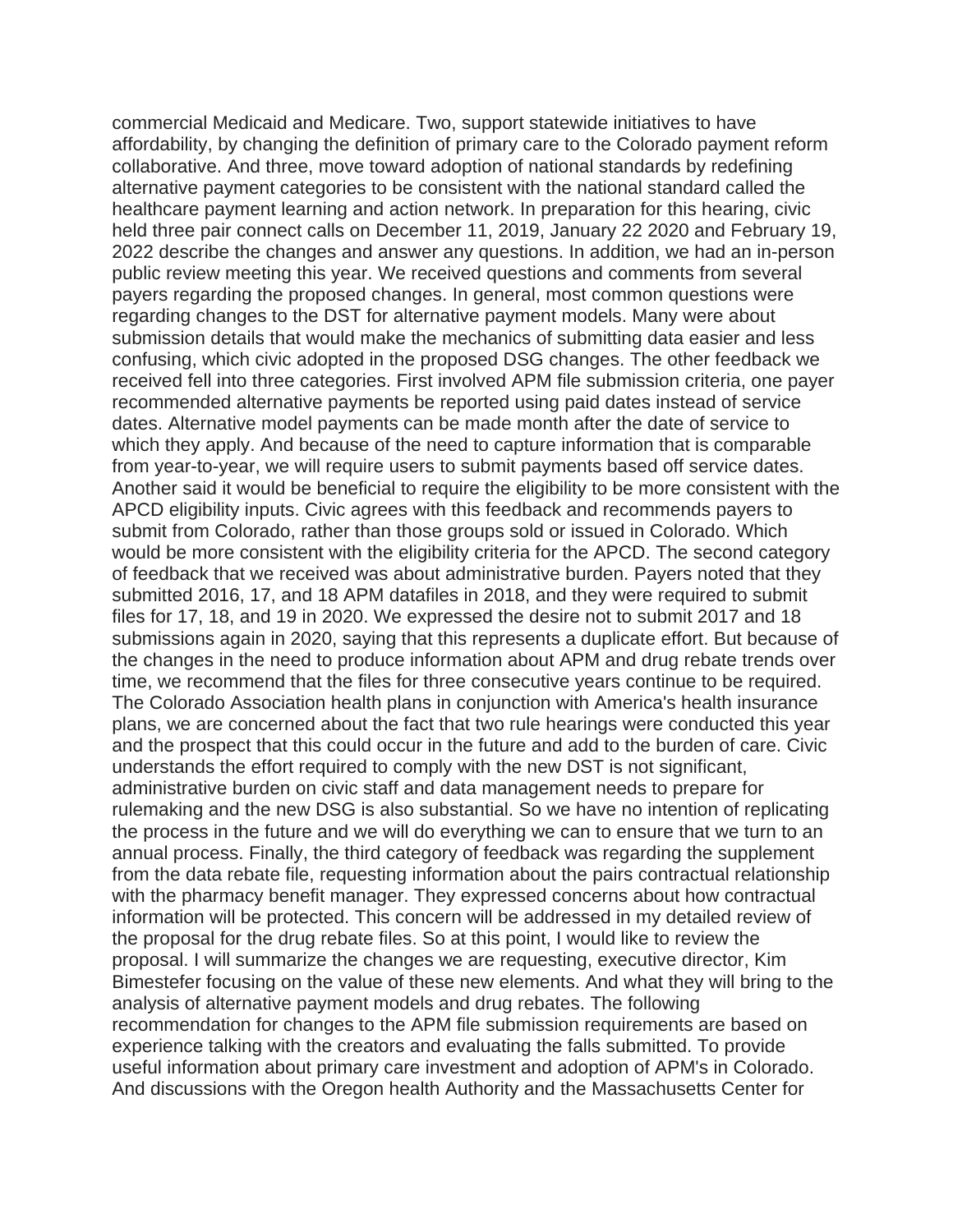health information and analysis, two organizations that have been collecting APM and drug repaid information for several years. The recommendation is supported by the primary care payment reform collaborative and the division of insurance, these recommendations are first, add a requirement that payers submit ATM data for members who reside in Colorado, currently payers are instructed to submit APM data from members covered by group policy sold or issued in Colorado, and members residing in Colorado for policy sold at the individual market. These criteria were established to help carriers collect APM data from the accounting systems. Unlike the Oregon experience, which was the basis for this decision to use this, civic discovered that several of the large national carriers using this definition captures only about 50% of their Colorado resident members. This is a problem and the reason that we are changing our requirement and criteria for the members that are included in the submission. Second, we proposed to add a requirement that payers report APM members and payments to providers by insurance product type code. I mentioned this earlier. Currently APM data cannot be segmented by line business, in other words, by commercial Medicaid or Medicare advantage because of the lack of insurance product type code. Third, we propose the change for definition of primary care for the one adopted by the Colorado primary care payment reform collaborative. The current APM data submission requirements includes a definition of primary care that is based on the Oregon health Authority definition. The new definition includes a broader scope of primary care providers and services, and also includes integrative behavioral health services. Civic, in conjunction with the collaborative conducted significant testing to ensure the definition could be of limited successfully. Fourth, we proposed to change the APM categories from a testing categorization that was developed by the Oregon health Authority several years ago, to the healthcare payment earning and action network. The land APM framework was developed by national federally funded multistakeholder group to classify APM's Amtrak port -- and track progress. First of all, it is becoming a national standard, secondly, many state organizations including the Oregon health Authority are adopting it, and third, there are educational resources available to help players understand the definitions of each APM category so they can classify payments and participating members to the proper category. Now, I will move to the drug rebate file proposed changes. First, we propose to change datafiles that are labeled drug rebate to drug rebate/other compensation. This is to remind players that the field is intended to capture drug manufacturer rebates, and other compensation. Second, we proposed to require payers to submit the supplement to the drug rebate file, that describes the contractual arrangement they have with their pharmacy benefit manager. The supplement will be used to collect information about the PBM role in negotiating rebates with drug manufacturers, and the percentage of drug manufacturer rebates and other compensation, that PBM confirmed to the payer. In response, the Colorado Association of health plans and America's health insurance plans, concerns that I referenced earlier, this supplementary PBM contract information is minimal and will be reported with no detail about therapeutic or individual drug costs. The information cannot be used to determine any contractually protected or proprietary information, this data will be used describe the role of the PBM managing the pharmacy benefit and drug manufacturer rebates and other compensation. In order to inform analyses of the total impact of rebate and other compensation in offsetting expenditures for prescription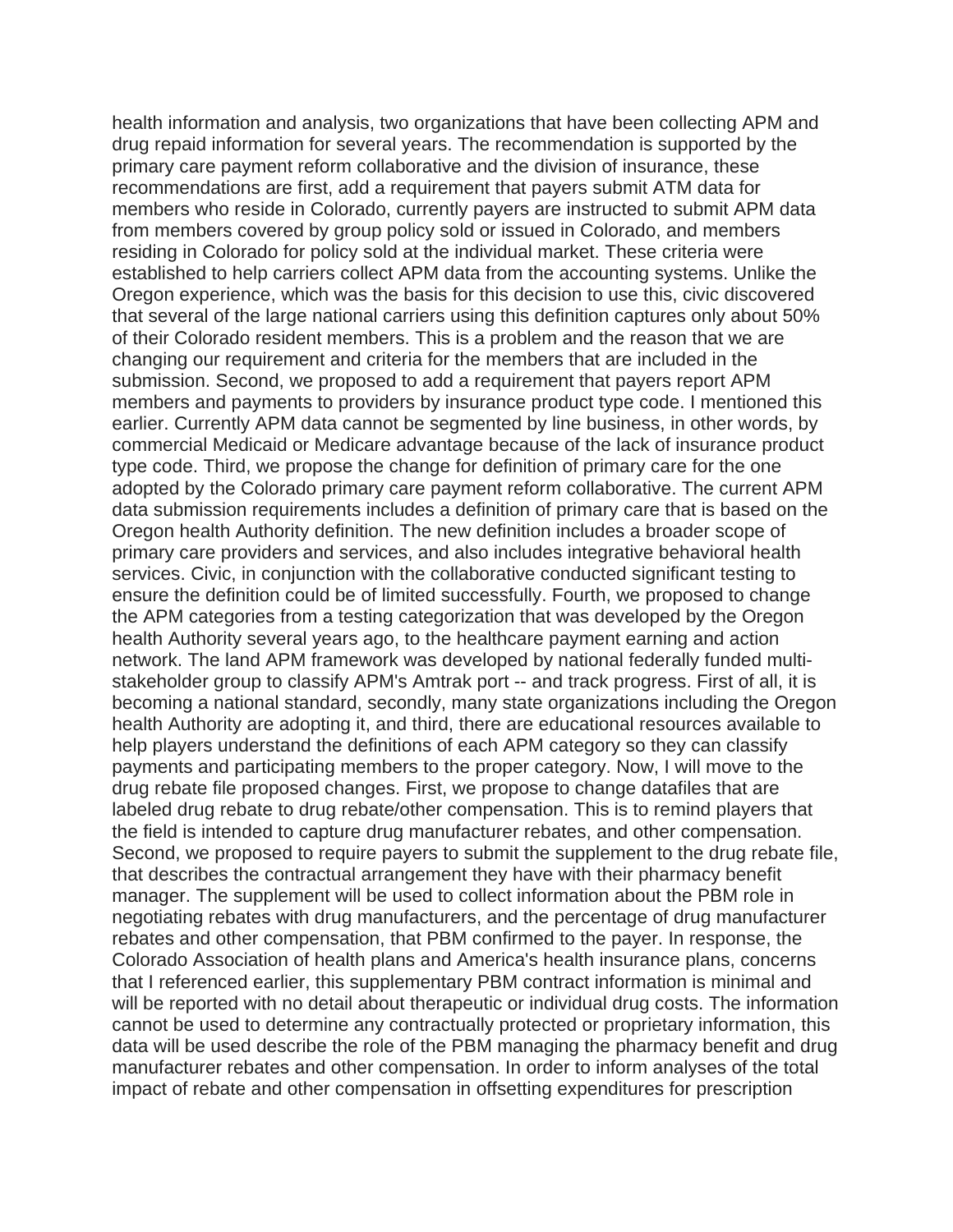drugs. And as always, civic adheres to strict antitrust and HIPAA guidelines and this information will be treated with the same high level of diligence. So, including as the administrator of the Colorado APCD, civic is committed to continue to deliver data and information to support positive changes in the Colorado healthcare system. These proposed changes to the alternative payment model will improve our understanding of the healthcare system and help stakeholders make informed decisions that will lower cost and improve care. Thank you and at this point, I would be happy to answer questions, the executive director or the public might have.

Thank you, I appreciate that, that was very thorough, and thank you for being precise and explaining on what you have on why this is necessary. Just a couple of questions, as we have been working through last year and this year, to make sure that civic is stepping up in a way that improves quality and affordability to the states, I just have a couple questions for you. One, and the focus of quality we have had in the last year, do these changes help underscoreviews achievements? When you are doing your payments on prescription drugs and otherwise, do the changes help us and help you better produce the data that we need to understand what is going on with affordability?

They definitely do.

Relative to the DSG, this is unusual to have this sort of twice, the second go around, and I just want to say for the record, I'm asking the question for you to confirm, we did something pretty neat, we asked for APM data to get full picture of claims, and those are really good things, and this follow-up is to recognize where we have to make some adjustments and to make sure we can nail those few things, which are so critical going forward, both of them, alternate payments, methodologies, and I just wanted to confirm, the question is, this is a one off, right? We are not going to set an example of future carrier burden because we have a do over again and again.

Yes, that is correct. We are proceeding on the assumption that this is a one-off, the timing unfortunately for the receipt of the files on alternative payment models and drug rebates was late last year, so we had no alternative to gain experience, but to delay the proposals that we have on the table today. But we don't anticipate that will occur in the future.

One last question, so, just for this pandemic going on, the importance of accurate data, and the reliance on data, I don't think it has ever been more important, so are the changes you're making going to help us going forward to have more reliable data upon which to make decisions in the future?

Definitely so.

Okay, with that, I appreciate all the hard work that Anna, you, and your whole team have done to get us to the point where we are and I appreciate you bringing this to light and I appreciate all that you are doing to help us get the right data, to get us aligned with what we need to have in order to do the good work that we have to do going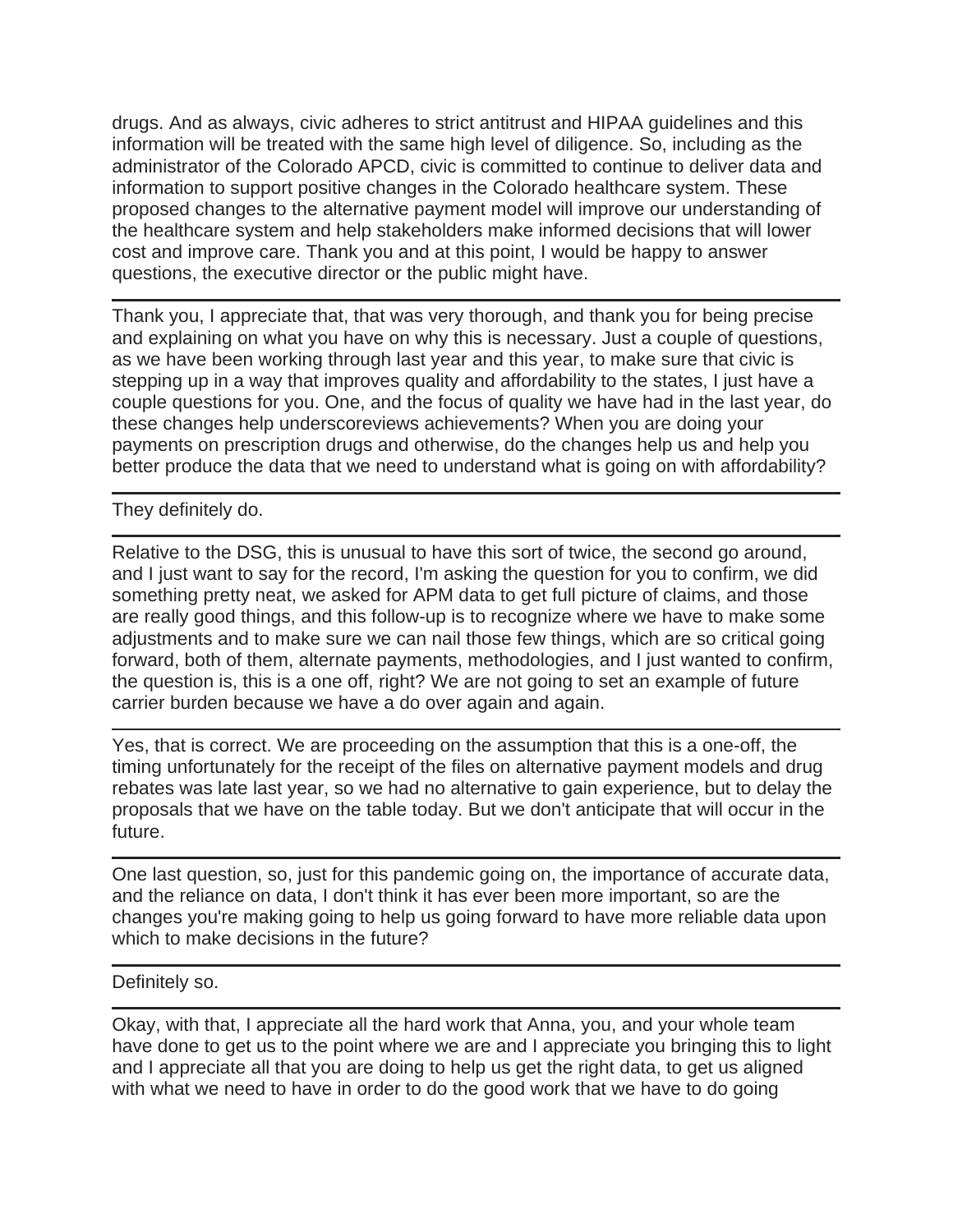forward. With that, I will invite any public testimony and ask Chris Sykes, could you help us facilitate virtually, the two people who signed up and walk us through that testimony, please?

Certainly, this is Chris Sykes and the first individual we have signed up for testimony is Sarah, and I believe her phone is unmuted now.

Great, can everyone hear me?

Yes, thank you, welcome.

Thank you Chris, and good morning everyone, so I think everyone knows me on the call but for the purposes of the hearing, I am the regional director of state affairs for America's health insurance plans, we are a national trade association representing the health and insurance industry. I would first like to touch base on the comments that the director made, in response to the update on the COVID-19 epidemic and the HIPAA response, thank you for taking note, even though there are calls pretty frequently, I have learned quite a bit in your update so thank you for that and that you for inviting carriers to be a part of the med search planning conversations, carriers are committed to making sure Coloradans have access to treatment, so being a part of those conversations has been critical. I would like to start off by thanking civic for the continued conversations we have but, in their March letter and discussing the issues with us as well. Because of this ongoing dialogue I have very brief comments today and I would like to start with what we have already talked about today, in terms of having two rulemaking's in one year. As you have noted, civic, it is challenging for us and for you as well, to have two rule hearings and updating data files twice in one year. And this is especially challenging for all stakeholders and they are taking an all hands on approach to this pandemic. We are grateful for their approach in trying to make it a once a year rulemaking moving forward, and they will do everything in their power to ensure we return to that process, we are thankful for those comments, understanding the needs for the updates now, but I look forward to moving forward to one rulemaking in the following years. The other comment I would like to make is with respect to the collection of the PBM contract information that has been added to the drug rebates supplement. Civic has stated that this contract information is intended to be used internally to inform analysts and their work and allow for a higher quality of data control. We really appreciate the clarity that was given in the letter and I think on one of the payer connect calls as well. The only request that we have at this time is to make that clear in the DSG so all parties are aware of the intended use . We are asking for this because if the information is eventually used externally, we would have the opportunity to go through this real process, additional conversations with civic to weigh in and discuss how that contract information would be used internally. So we appreciate the clarity of the intention, we just ask that it be expressly stated somewhere in the drug rebate file. Again, we appreciate everybody's time today, especially given everything that is going on and for this opportunity to comment as we get feedback on this rule change. I appreciate your consideration of our comments today, thank you, I'm happy to take any questions.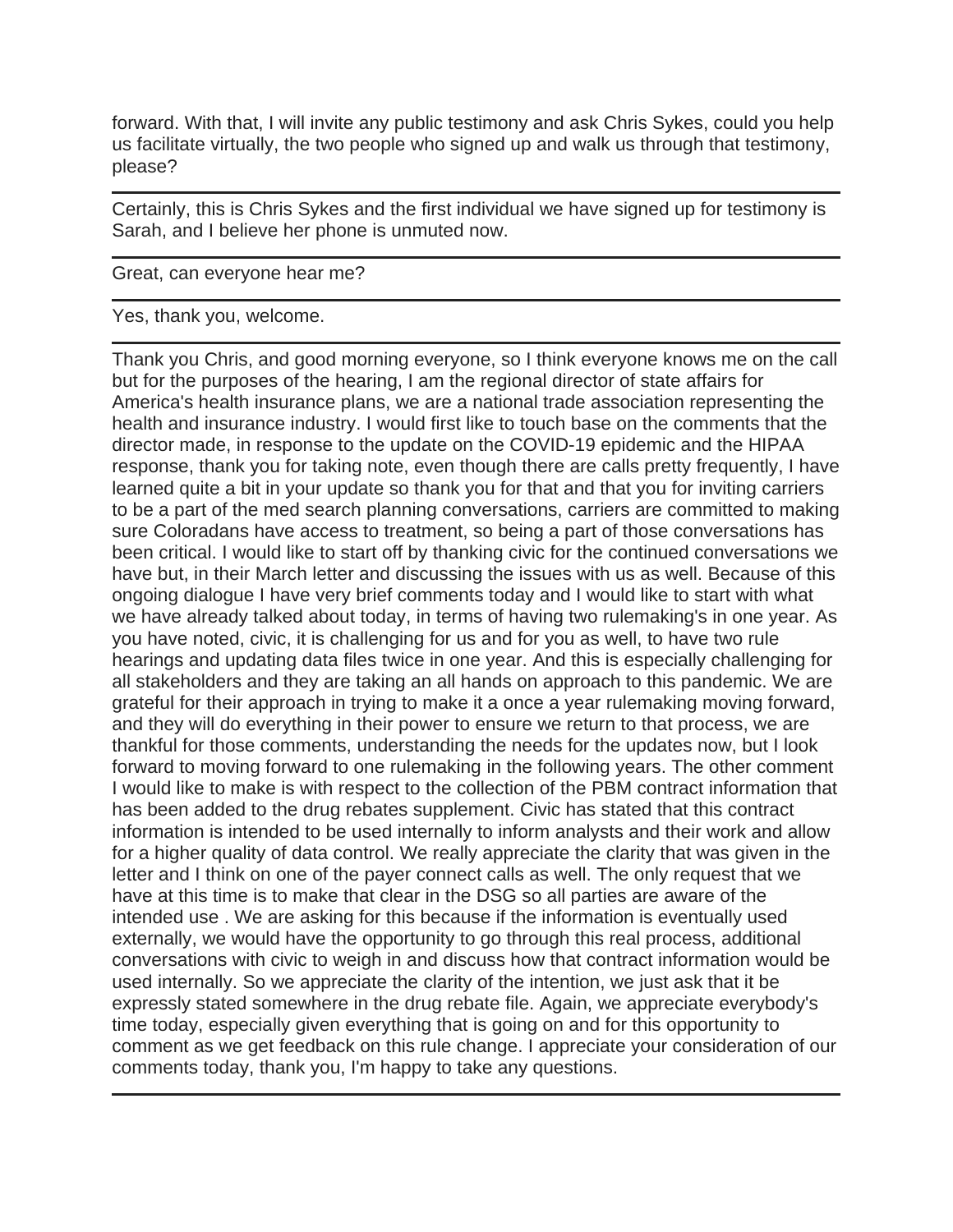Any questions for Sarah? Thank you very much for your testimony. Chris? Who was second?

This is Chris, and the second person signed up for testimony is currently Carly.

Good morning, thank you, can everyone hear me?

Yes.

Great, thank you, good morning everyone. My name is Carly and I am the director of the Colorado Association of health plans, our members provide health insurance coverage to more than 3 million Coloradans, I would also like to echo Sarah's comments regarding the efforts during COVID-19 and for including us in these conversations. As Sarah mentioned, I would also like to say thank you to civic for all their work and the continued open dialogue we have had with them, we really appreciate the opportunity to provide feedback this morning on the recently recommended changes to the alternative payment model and drug rebate status submission guides. I will just echo Sarah's comments, we do appreciate the commitment during this recent rule review hearings that the two separate rule hearings will not be standard practice going forward. So my additional comment is, we do request formal guidance around the protection of potentially predatory information for the proposed addition of PBM contract information. The more information submitted, the greater for proprietary information. Which could negatively impact competition in the marketplace and I would just echo Sarah's comments that we really appreciate your consideration that it be expressly stated that this information will be protected and will not, and will be used solely for internal department use and thank you again for the opportunity this morning to provide my testimony.

Thank you very much, are there any questions? Okay, hearing none, Vanita, can you respond to that testimony, please?

Yes, yes, I think I responded to the concern about having two rule changes during the year, and I think there was also an appreciation that civic has no intention of doing this again in the future, and unfortunately, it was just this year. So, I believe we are in a good place in terms of our communications and understanding about that. With regard to the PBM, the additional pharmacy benefit manager information we are requesting , I say that these data like all the other data we collect will be protected under high-tech security, antitrust and Colorado statute. So, we do appreciate the concerns of the individuals giving testimony and all the people and organizations they represent. I know that the specific concerns that were articulated today were also communicated to civic in a letter and civic responded formally in a return letter and at this point, I would like to know if the Executive Director would agree to invite Kristin Paulson, the VP for research and innovation to kind of go over the response that civic formally wrote regarding the protection of the PBM data and other concerns that they have expressed.

Yes, that is fine, we can invite Chris, go ahead, a third Chris.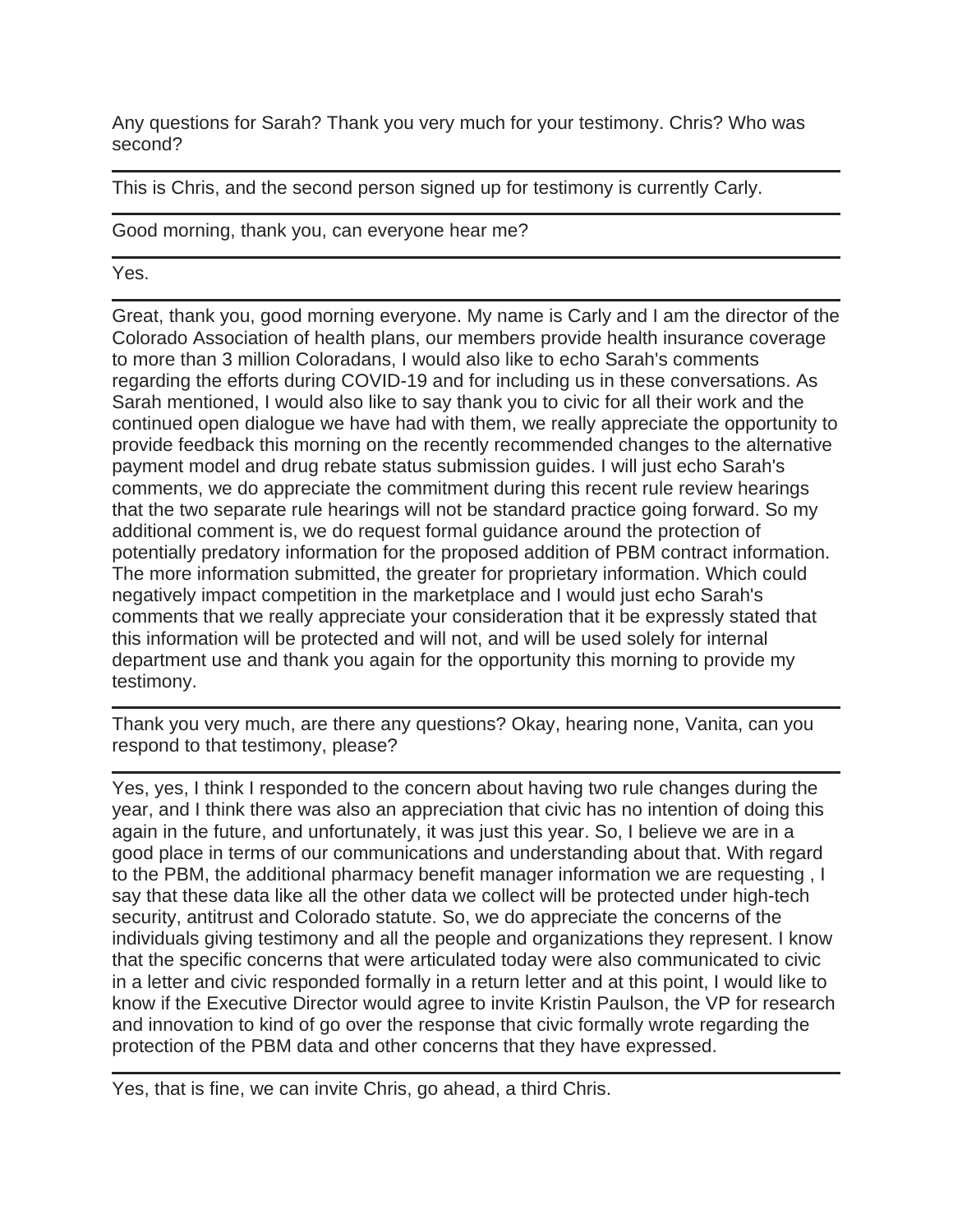Thank you, this is Kristin Paulson, the vice president of research and innovation at the center for improving value in healthcare, I want to say thank you for the question of communication we had over the last couple months of this process, we understand that they have got concerns around the PBM contract information that is being asked for this will change. As we discussed before, the contract information is at very high level and at very minimal additional set of information, specifically I think it is seven questions that are very limited at the contract level. This cannot be used for proprietary information, that would be potential construction that the majority asks. It's very sensitive information that could impact business practices of our partners, and how we treat this information has to be taken very seriously. At this point, we are hoping to use this contract information to really inform our analysts and their work and allow for the high level of quality control. If this data is considered for external data at any point, it'll be considered the same level of seriousness that we treat all of our data. We use the STC and DOJ antitrust policy in healthcare from 1996, and HIPAA, high-tech, and the internal statutes with review by the data release review committee for any date of release that includes sensitive information. So I sympathize with the concerns our partners have got and we will do everything in our power to reassure them with use of the data moving forward. Thank you.

Thank you, we appreciate that, I have a note, Chris Underwood, are there any comments you need to make as we proceed? Before we go through a ruling?

This is Chris Underwood, I do not have any formal comments but I wanted to say thank you for putting this together and taking the time to get all the stakeholder feedback and to respond to all that feedback in a very responsible way and I think moving forward, this will help us in our transparency that we are looking for through the APCD.

Okay, Chris Sykes, I have on the agenda, just the second to last item, which is a ruling, is that where you are on the agenda as well?

This is Chris Sykes, yes.

Okay, so, I have heard the testimony and I appreciate both testimonies, I appreciate Vanita, you stepping forward and bringing such clarity , I appreciate you stepping up and further addressing the concerns of the payers because they are incredibly valuable partners and we want to be very responsive to the payers. So, hearing all of the testimony and hearing Civics commitments and knowing that this rule supports everything that we have talked about in the past, and I will summarize some of these things, we said how important affordability is and analytics, quality, that we stay aligned with standards to help our carriers and the DSG is structured in a way that allows our carriers to submit the data and civic can step forward and perform only incredibly valuable analytics that we have. I would like to plan on adopting the rule, Anna and Vanita, if you could bring some clarity to the effective date, just so we have that on the public record. So just some closing comments as we get that on the record I want to stress that the DSG updates through this, making the process, by entering the data is